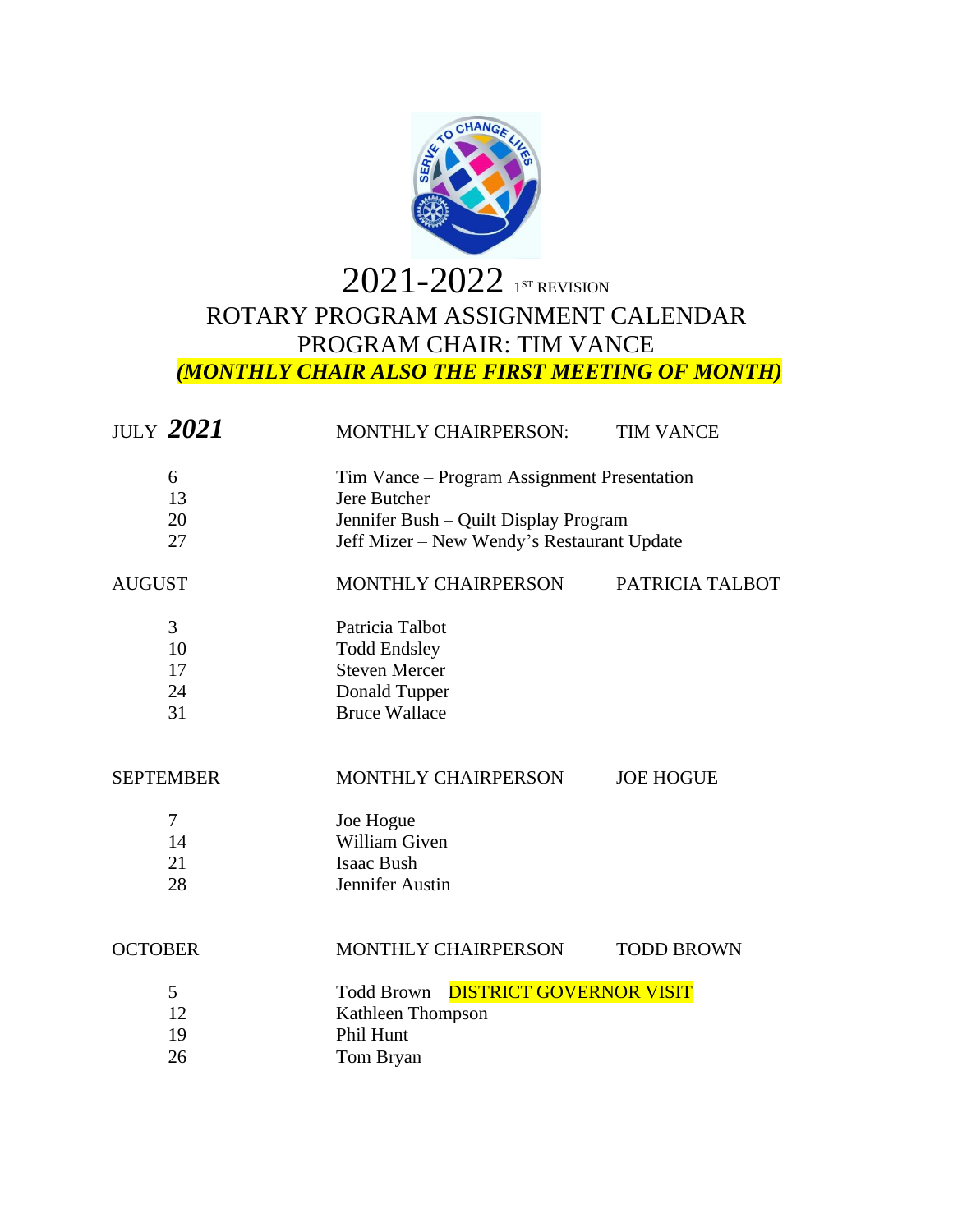| <b>NOVEMBER</b>                       | MONTHLY CHAIRPERSON                                                                                             | <b>JEFF EIKENBERRY</b> |
|---------------------------------------|-----------------------------------------------------------------------------------------------------------------|------------------------|
| $\overline{2}$<br>9<br>16<br>23<br>30 | Jeff Eikenberry<br><b>Jason Given</b><br><b>Barbara Emmons</b><br><b>Tom Edwards</b><br><b>James Marcentile</b> |                        |
| <b>DECEMBER</b>                       | MONTHLY CHAIRPERSON                                                                                             | <b>DAVID ERWIN</b>     |
| $\tau$<br>14<br>21<br>28              | David Erwin<br><b>Gerald Arndt</b><br>Victoria Clark<br>Camila Graham                                           |                        |
| JANUARY 2022                          | MONTHLY CHAIRPERSON                                                                                             | <b>ROXANNE POTTER</b>  |
| $\overline{4}$<br>11<br>18<br>25      | <b>Roxanne Potter</b><br>John S. (Steve) Miller<br><b>Brian Dunlap</b><br>William Brown                         |                        |
| <b>FEBRUARY</b>                       | MONTHLY CHAIRPERSON                                                                                             | <b>TRACY HENNEN</b>    |
| 1<br>8<br>15<br>22                    | <b>Tracy Hennen</b><br>Jaime Crawford<br><b>Brad Arndt</b><br>Terri Eyerman                                     |                        |
| <b>MARCH</b>                          | MONTHLY CHAIRPERSON                                                                                             | <b>JASON HAMMOND</b>   |
| 1<br>8<br>15<br>22<br>29              | Jason Hammond<br>Tom Heading<br><b>Tim France</b><br><b>Christie Thornsley</b><br>Linda Weber                   |                        |
| <b>APRIL</b>                          | MONTHLY CHAIRPERSON                                                                                             | <b>SETH FINTON</b>     |
| 5<br>12<br>19<br>26                   | <b>Seth Finton</b><br>Shelly Lillibridge<br>Casey Claxon<br>Gordon Spillman - ROTARY INFORMATION PRESENTATION   |                        |